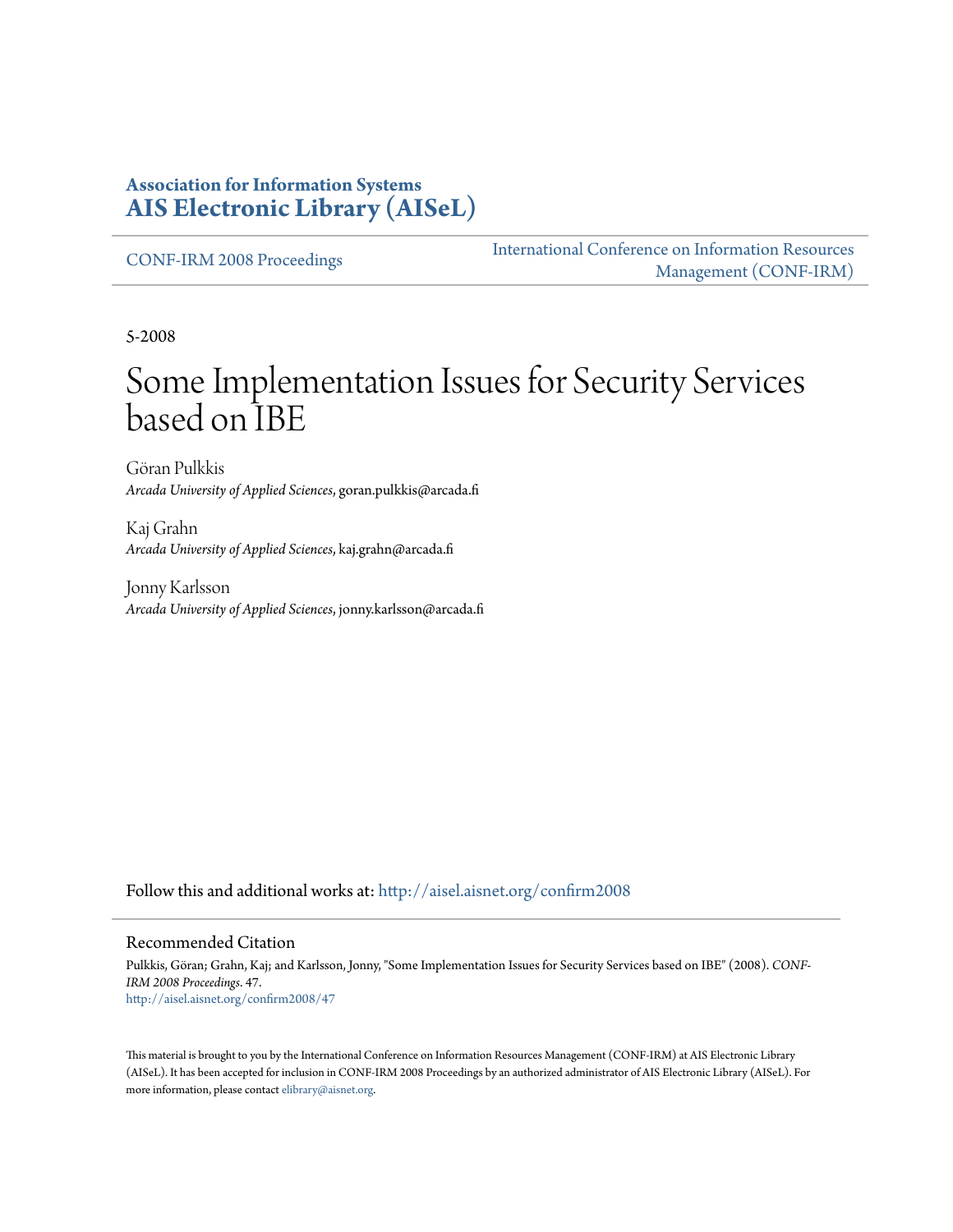## **70F. Some Implementation Issues for Security Services based on IBE**

Göran Pulkkis Arcada University of Applied Sciences goran.pulkkis@arcada.fi

Kaj Grahn Arcada University of Applied Sciences kaj.grahn@arcada.fi

Jonny Karlsson Arcada University of Applied Sciences jonny.karlsson@arcada.fi

## **Abstract**

Identity Based Encryption (IBE) is a public key cryptosystem where a unique identity string, such as an e-mail address, can be used as a public key. IBE is simpler than the traditional PKI since certificates are not needed. An IBE scheme is usually based on pairing of discrete points on elliptic curves. An IBE scheme can also be based on quadratic residuosity. This paper presents an overview of these IBE schemes and surveys present IBE based security services. Private key management is described in detail with protocols to authenticate users of Private Key Generation Authorities (PKG), to protect submission of generated private keys, and to avoid the key escrow problem. In the security service survey IBE implementations for smartcards, for smart phones, for security services in mobile networking, for security services in health care information systems, for secure web services, and for grid network security are presented. Also the performance of IBE schemes is estimated.

## *Keywords*

IBE, identity based encryption, pairing, key escrow, threshold cryptography, PKI, and security service

## **1. Introduction**

The traditional Public Key Infrastructure (PKI) provides strong security but has turned out to be difficult to use for an average user. Furthermore, PKI causes, especially in mobile devices, a high load on the computational power and the bandwidth. Identity Based Encryption (IBE) is a public key cryptosystem where an arbitrary identity string is a valid public key. Public key certificates and certificate revocation lists (CRLs) are therefore not needed. Computationally costly certificate and CRL management is avoided.

IBE concept was first introduced in (Shamir, 1984). The first practical IBE scheme proposed in (Boneh & Franklin 2001) was followed by vast research on IBE. A security flaw in the Boneh & Franklin scheme has been removed (Galindo, 2005), several variants of these schemes have been proposed (Boneh & Boyen 2004; Gentry, 2006; Al-Riyami & Paterson 2003; Sahai & Waters, 2007), IBE signature schemes have been proposed (Cha & Cheon, 2002; IBE, 2007), a different practical IBE scheme has been proposed (Cocks, 2001), IETF standardization of IBE has started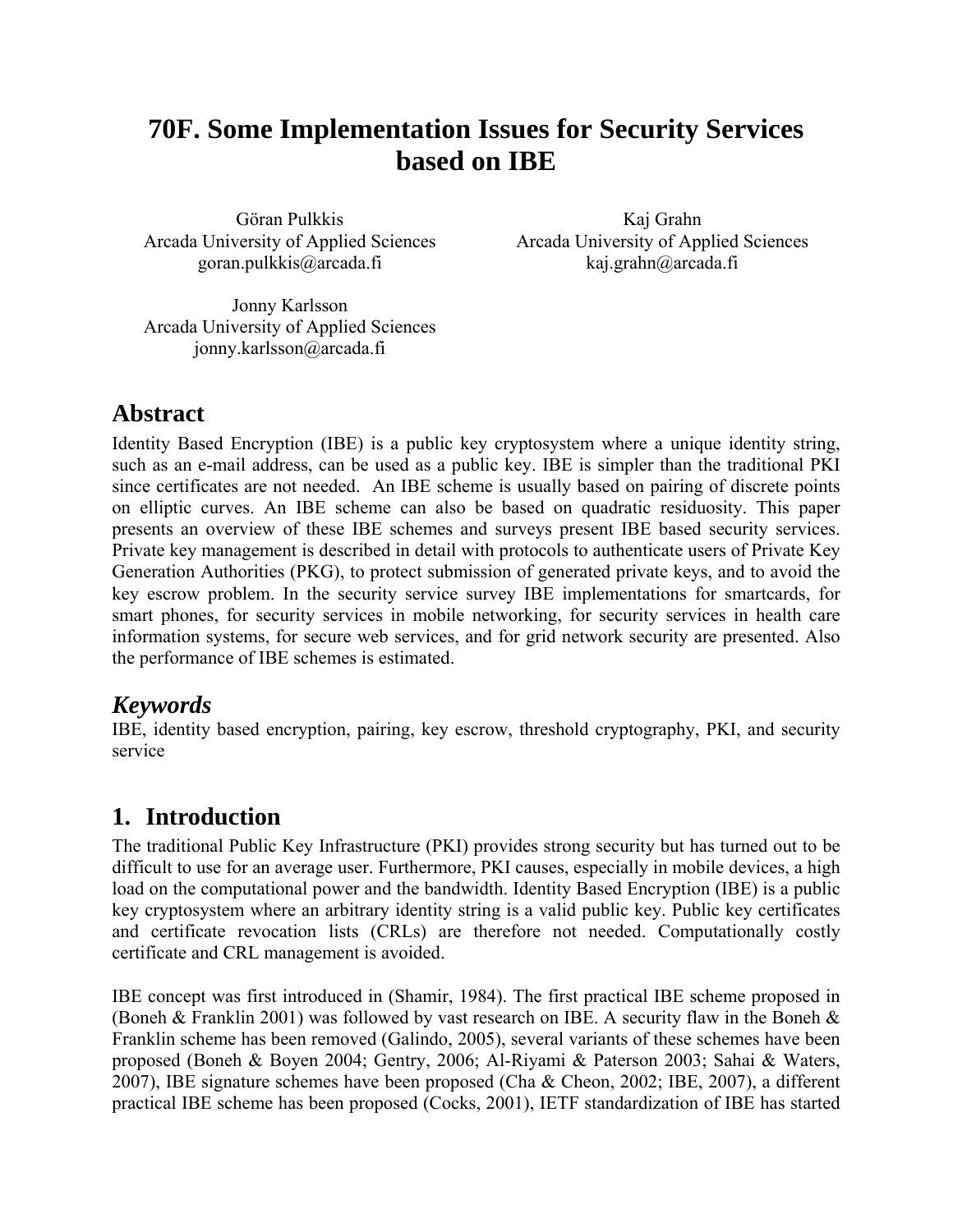(Appenzeller et al. 2007), and IBE based security services have been integrated in commercial security products (Voltage, 2007; NoreTech, 2004; Gemplus, 2005).

Authentication, protected data communication, stored data protection, and non-repudiation signatures are examples of security services, which can be implemented with IBE. Requirements for authentication services are IBE based signing, signature verification, encryption and decryption. Requirements for protected data communication and stored data protection are IBE based encryption and decryption. Requirements for non-repudiation signatures are generation and distribution of private user keys without key escrow, IBE based signing, and IBE based signature verification.

## **2. IBE Requirements for Security Services**

An IBE scheme consists of four algorithms (Boneh & Franklin 2003):

- **Setup** A master private key and public IBE parameters are generated by a Private Key Generation Authority (PKG)
- **Extract** The private user key associated with an arbitrary public key string is generated with the master private key
- **Encrypt** with the public user key
- **Decrypt** with the associated private user key.

An IBE scheme can be based on an operation called pairing defined for a pair of discrete elliptic curve points or on quadratic residuosity. Elliptic Curve Public Key Cryptosystems are described in detail for example in (Menezes, 1994).

Software and/or hardware for IBE and a PKG are required for security service implementations. Two open source software libraries for pairing implementations are presently available (Identity, 2007; PBC, 2007). Software implementations of quadratic residuosity are supported by number theoretic functions in the GMP library (GMP, 2007).

Secure private user key generation and distribution requires

- authentication of legitimate PKG users
- protected data communication between the PKG and authenticated users.

Three methods have hitherto been used to preserve some benefit of IBE cryptosystems without introducing full key escrow by default:

- Threshold techniques to distribute the secret master key
- Embedment of a user generated component in a private key issued by a PKG
- Use of an Accountable Authority Identity based Encryption (A-IBE) scheme for which the existence of multiple private keys for the same identity string can be proved and detected.

## **2.1 Pairing**

Let  $G_1$  and  $G_2$  be two groups of prime order q. We assume that  $G_1$  is an additive group,  $G_2$  is a multiplicative group and the discrete logarithm problem is hard in both groups. A bilinear mapping (pairing) *e*:  $G_1 \times G_2 \rightarrow G_2$  satisfies the following properties: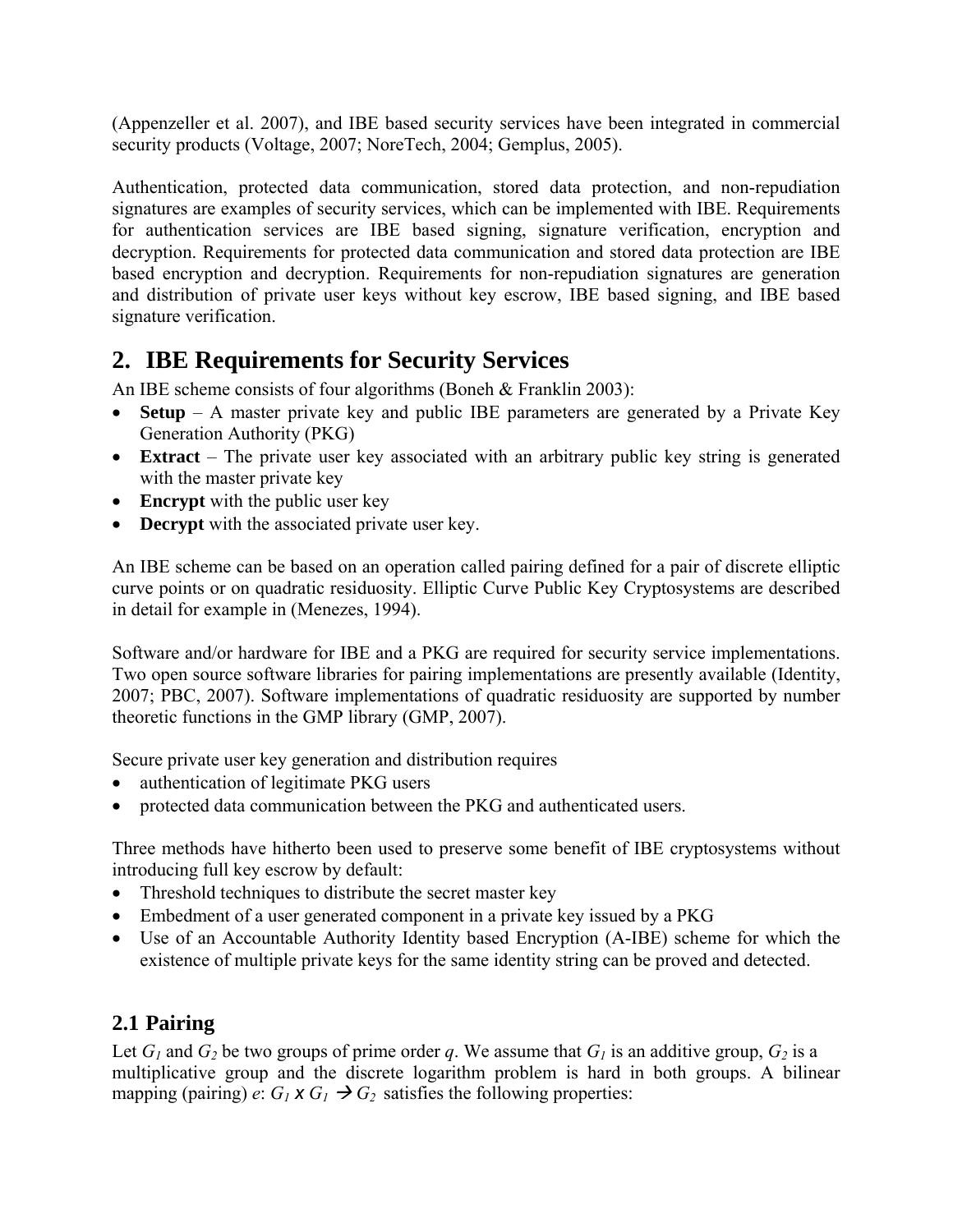- Bilinearity. For all *P,Q*  $\epsilon$   $G_1$  and  $R, S \epsilon$   $G_2$ ,  $e(P+Q,R)=e(P,R)\cdot e(Q,R)$  and *e(P,R+S)=e(P,R)·e(P,S)*
- Non-degeneracy. For all generators  $P \in G_I$ ,  $e(P, P)$  is a generator of  $G_2$ .

Four pairing types have hitherto been defined: Weil, Tate, Eta or ηT, and ATE pairing (Boneh & Franklin 2001; Gailbraith et al. 2002; Hess et al., 2006)

## **2.2 Quadratic Residuosity**

The Jacobi symbol (b/N) for two integers b and N is defined by (b/N)=0 if N divides b,  $(b/N)=1$ if b is a square mod N, and  $(b/N)=1$  otherwise. For a given b and N odd such that  $(b/N)=1$ , then the Quadratic Residuosity problem is to find an x for which  $b = x^2 \text{ mod } N$ . This problem can be solved efficiently only if the prime factors of N are known. The Quadratic Residuosity problem is believed to be computationally hard for unknown prime factors of N. (Cocks, 2001)

## **2.3 Identity based Encryption and Decryption Schemes**

An identity string as such is a public key in an IBE scheme without a random oracle. An IBE scheme with a random oracle uses a hash of an identity string as a public key. In a hierarchical IBE scheme the identities are organized in a hierarchy tree (Gentry & Silverberg 2002). A hierarchical scheme is a generalization of identity based encryption. A fuzzy IBE scheme (Sahai & Waters 2007) allows an error tolerance in the identity when attempting to decrypt a message. An exact replica of the identity is not required to allow decryption. A fuzzy IBE scheme example is to use a measurement of a human biometric feature as an identity, which can change from one measurement to another. Characteristics of some IBE schemes are summarized in Table 1.

## **2.4 Authentication of Legitimate PKG Users**

For authentication of legitimate PKG users, a publicly available user registration database maintained by the PKG is proposed in (Kumar, 2006) for a pairing based IBE scheme:

- A user  $U_{ID}$ , where ID is an identity string used as a user public key, chooses a nonce  $r_{ID}$  in the finite field defined by q and submits  $\leq$ ID,( $r_{ID}^{-1}$  mod q) $\cdot$ P> to the PKG
- The PKG verifies user credentials and registers the user by storing  $\text{LID}$ ,  $\text{LID}^{-1}$  mod q) $\text{P> in}$ the database
- The PKG issues a proof of registration  $\text{prf}_{ID} = s \cdot H(ID||(r_{ID}^{-1} \text{ mod } q) \cdot P)$  to the user.

A registered user requests a private key by submitting  $\langle ID, r_{ID} \rangle$  to the PKG. The PKG fetches  $r_{ID}$ <sup>1</sup> mod q corresponding to ID from the database and authenticates the user by checking if  $e(r_{ID} \cdot P, (r_{ID}^{-1} \text{ mod } q) \cdot P)$  equals  $e(P, P)$ .

## **2.5 Protected Private Key Submission**

The private key of an authenticated user  $U_{ID}$  can be submitted by a PKG using an existing secure connection. If no secure connection exists, then the blinding technique proposed in (Kumar, 2006) can be used for a pairing based IBE cryptosystem. The PKG chooses a nonce x in the finite field defined by q, calculates the blinded private key W=  $s \cdot Q_{ID} + x \cdot P$ , V=x $(r_{ID}^{-1} \text{ mod } q) \cdot P$ and submits  $\langle W, V \rangle$  to the authenticated user. On receiving  $\langle W, V \rangle$  the user U<sub>ID</sub> unblinds the private key by calculating  $s \cdot Q_{ID} = W - r_{ID} \cdot V$ . The correctness of the received blinded private key is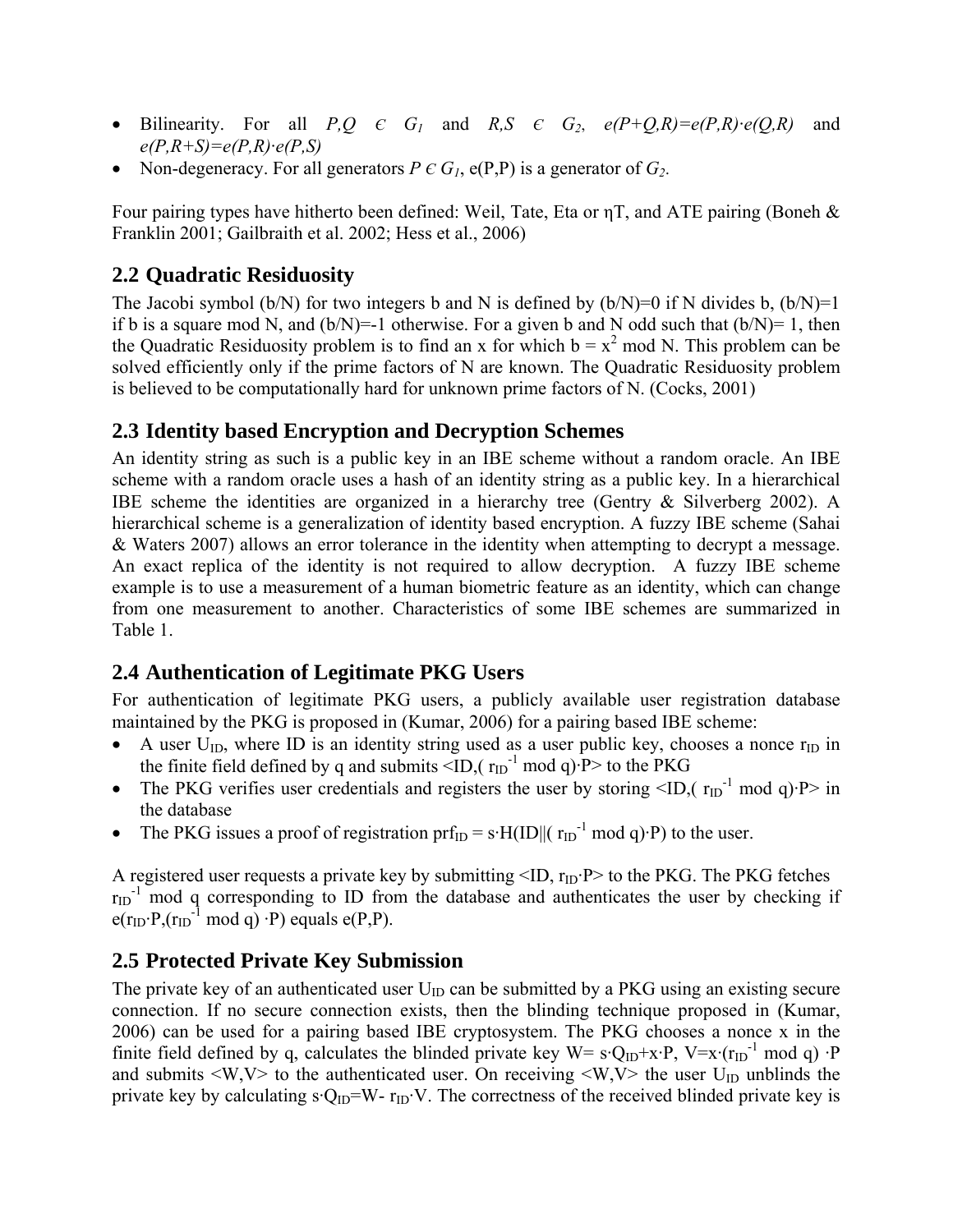verified by user  $U_{ID}$ , if  $e(s \cdot Q_{ID}, P)$  equals  $e(Q_{ID}, s \cdot P)$ . The security of blinding is relies on the hardness to solve the Elliptic Discrete Logarithmic Problem.

| Proposed   | (Boneh & Franklin 2003)                                 | (Boneh)<br>$\&$<br>Boyen                                     | (Cocks, 2001)                          |
|------------|---------------------------------------------------------|--------------------------------------------------------------|----------------------------------------|
| in         |                                                         | 2004)                                                        |                                        |
| Based on   | pairing                                                 | pairing                                                      | quadratic residuosity                  |
| Random     | yes                                                     | no                                                           | yes                                    |
| oracle     |                                                         |                                                              |                                        |
| Private    | PKG chooses random s $\varepsilon Z_{q}$ <sup>*</sup>   | PKG chooses random                                           | PKG chooses random                     |
| master key |                                                         | $(x,y)\in Z_q^*$                                             | primes $(p, q)$ , where $p$            |
|            |                                                         |                                                              | mod $4=q$ mod $4=3$                    |
| Public IBE | prime q, G <sub>1</sub> , G <sub>2</sub> , pairing e, a | prime<br>q, $G_1$ ,<br>G <sub>2</sub>                        | public master key                      |
| Parameters | generator point P of $G_1$ , public                     | pairing e, a generator                                       | $n=p \cdot q$ , hash function          |
|            | master key $P_{pub}=s \cdot P$ , integer n,             | point P of G <sub>1</sub> , public                           | $H: H(IDuser)$ is integer              |
|            | functions $H_1$ : {0,1} $*\rightarrow G_1$ ,<br>hash    | master key $(x \cdot P, y \cdot P)$                          | i for which $(i/n)=1$ or               |
|            | $H_2: G_2 \rightarrow \{0, 1\}^n$                       |                                                              | $(-i/n)=1$                             |
| Private    | $s_{user} = s \cdot H_1(ID_{user})$                     | $(r, K)$ where $rCZ_q^*$ is                                  | s <sub>user</sub> =square root mod     |
| user key   |                                                         | random<br>and                                                | n of i or of n-i                       |
|            |                                                         | $K = P/(ID_{user}+x+r y)$ .                                  |                                        |
|            |                                                         |                                                              |                                        |
| Encrypt    | encrypted message $M$ is $(U,V)$                        | encrypted message                                            | For each message bit                   |
|            | where<br>$U = r \cdot P$ ,                              | $MCG2$ is $C=(X,Y,Z)$                                        | $bC_{1}+1,-1$ is picked                |
|            | $V=M\oplus H_2(e(H_1(ID_{user}), P_{pub})^r))$ , and    | where                                                        | random $\{t, t'\} \in Z_n^*$ for       |
|            | re $Z_q^*$ is random                                    | $X=ID_{user} \cdot t \cdot P + t \cdot x \cdot P,$           | which $(t/n)=(t'/n)=b$ .               |
|            |                                                         | $Y = t \cdot y \cdot P$ ,                                    | Encryption of b is                     |
|            |                                                         | $Z= e(P,P)^{t} \cdot M$ ,<br>and                             | $(c_1, c_2) = ((t+(i/t)) \mod$         |
|            |                                                         |                                                              |                                        |
|            |                                                         | tCZ <sub>q</sub> <sup><math>\tilde{ }</math></sup> is random | $n, (t' + (-i/t')) \mod n)$            |
| Decrypt    | $M = V \oplus H_2(e(s_{user}, U))$                      | $M = Z/e(X + rY, K)$                                         | For each b: if $(i/n)=1$               |
|            |                                                         |                                                              | then b= $((2 \cdot s_{user} + c_1)/n)$ |
|            |                                                         |                                                              | if                                     |
|            |                                                         |                                                              | $(-i/n)=1$<br>then                     |
|            |                                                         |                                                              | $b=(2 \cdot s_{user}+c_2)/n)$          |

| <b>Table 1:</b> Characteristics of some IBE schemes |  |  |
|-----------------------------------------------------|--|--|
|-----------------------------------------------------|--|--|

### **2.6 Private Keys without Key Escrow Feature**

Three trust levels are defined in (Girault, 1991) for a Trusted Third Party (TTP), which generates private keys in IBE:

• **Level I.** The TTP knows or can easily compute the private keys of users and can therefore impersonate any user at any time without being detected. The key escrow problem is thus unresolved.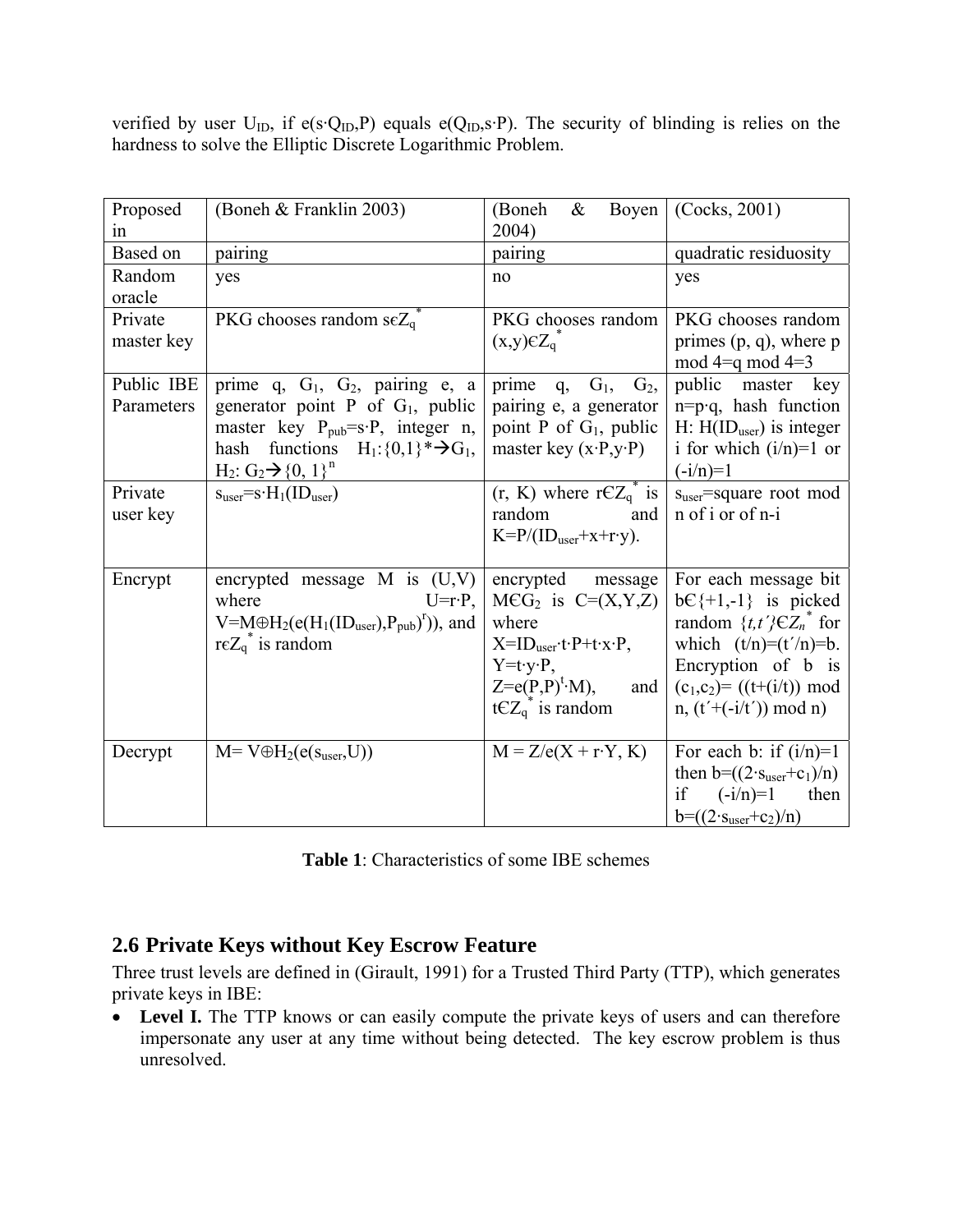- Level II. The TTP does not know or cannot easily compute the private keys of users. However, the TTP can still impersonate a user by generating a false public key without being detected.
- Level III. The TTP does not know or cannot easily compute the private keys of users. Moreover, a proof method exists with which a false public key for a user can be revealed. Thus the TTP cannot impersonate a user by generating a false public key.

For role based IBE security services in an organization trust level I is acceptable, if the organization acts as the TTP. Trust level I is even necessary for a role, which can be transferred from one person to another person. Example of role based security services are

- authentication for using computing, networking, and information resources
- protected storage of information associated with the role.

However, for non-repudiation IBE based signature services only trust level III is acceptable.

#### *2.6.1 Distribution of a Secret Master Key across Multiple Key Issuing Authorities*

In some proposals to distribute the secret master key multiple PKGs are used to generate private user key shares. The public master key of each PKG must be included in the public IBE parameters. A user requesting a private key constructs the private key from a subset of these shares with a threshold technique using Lagrange multipliers (Gemmell,1997). In this approach to avoid key escrow, proposed for example in (Boneh & Franklin 2003; Paterson, 2002; Hess, 2003), trust level III is obtained if at least one of the PKGs, which are selected by a user requesting a private key, is honest. However, the user must be registered at each PKG and each PKG must independently check and authenticate the user identity.

Another approach to distribute the secret master key is to use only one PKG and multiple Key Privacy Authorities (KPAs). A private user key issued by the PKG is then combined with the private shares of the KPAs selected by a user requesting a private key. The cost of user authentication is reduced, since only one PKG authenticates the user. Some distributed private key issuing protocols based on this approach have however been shown to obtain only trust level I in (Kumar et al. 2006), where another proposed distributed private key issuing protocol based on one PKG and multiple KPAs is proved to fulfill the requirements of trust level III. The protocol proposed in (Kumar et al. 2006) for pairing based IBE cryptosystems is a (t, n) threshold protocol with secure distribution of generated private user key shares. The (t, n) threshold property means distributed generation of a private user key with one PKG and n Key Privacy Authorities (KPA), of which at most  $t \leq n$  are allowed to be dishonest. The distribution of generated private keys is protected by the blinding technique described in section 2.5.

#### *2.6.2 Embedment of a User Generated Component in a Private Key*

Embedding a user generated component in the private key issued by a PKG eliminates the key escrow problem, but a fundamental advantage of IBE is lost. Encryption with a user identity string and public IBE parameters is not possible since also the public key component associated with the user generated private key component is needed. However, some public key management advantage of IBE in comparison with a pure PKI cryptosystem is still preserved. Certificate-Based Encryption (CBE) and Certificateless Public Key Cryptography (CL-PKC) are two slightly different implementations of this approach.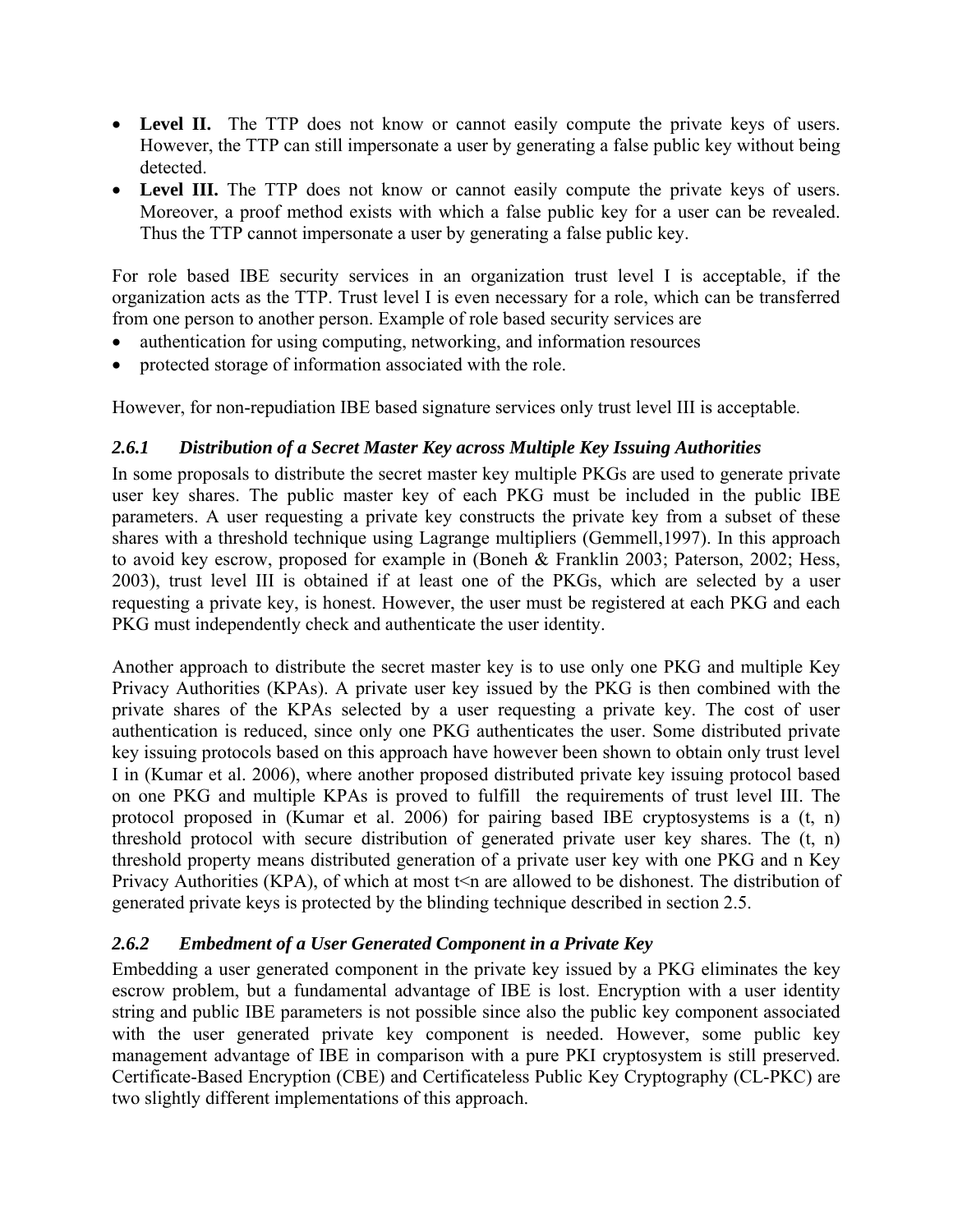In CBE, introduced in (Gentry, 2003), the IBE component of the private user key is timedependent and is used as an implicit decryption certificate, which the PKG can deliver without protection. To get the IBE component of the private key, a user must deliver both an identity string and the public key component associated with the self-generated private key component. Certificate management is simple, since certificates are IBE generated. Only certificate validity times must be checked. There are no certification chains and no certificate revocation lists with associated management as in PKI. However, the PKG must renew a certificate before its validity time expires. In (Gentry, 2003) a CBE implementation based on the IBE scheme in (Boneh & Franklin 2003) is described.

CL-PKC, introduced in (Al-Riyami & Paterson 2003), is closely related to CBE. The difference is that private user key generation starts with generation of the IBE component, which depends only on the user identity string and must be delivered by the PKG through a secure communication channel. The full private user key is obtained by combining the IBE component with a user secret. The associated public key is derived by combining this user secret with the public IBE parameters. No certificate for the public user key is needed, since the trust in the user identity is derived from the generation of the IBE component of the private key. A private user key can even be derived afterwards from an identity string, since the public user key is independent of this string. In (Al-Riyami & Paterson 2003) a CL-PKC implementation based on the IBE scheme in (Boneh & Franklin 2003) is described.

#### *2.6.3 Accountable Authority Identity based Encryption (A-IBE)*

Key escrow in IBE means that a PKG can decrypt all information encrypted using an ID string in combination with the public IBE parameters of the PKG. A malicious PKG can also distribute copies of issued private keys to third parties.

In (Goyal, 2007) is introduced a private key issuing scheme called Accountable Authority Identity based Encryption (A-IBE). The probability to generate an exact copy of an issued private key for the same identity string is negligible for an A-IBE scheme. In an A-IBE scheme there is only one PKG with a secret master key, but there is still a super-polynomial number of possible private keys corresponding to every identity string. A user requesting a private key for an identity string will get one of all possible private keys. The PKG doesn't know which one of these possible private keys will be issued to the user, because the selection is based on private user data. A malicious PKG can of course generate another private key for the same identity string. Also this private key is a valid decryption key, but it will most probably be different from the private key issued to the user. If the PKG delivers a second private key to a third party, then the authentic user can by comparing the keys prove that the second private key is different from the authentic private key.

In the A-IBE scheme introduced in (Goyal, 2007), the set of possible private keys for an identity string consists of a super-polynomial number of key families. The family of a private key issued for an identity string by a PKG to a user depends on private user data. If another private key is issued for the same identity string without access to this private data, then the probability is negligible that both private keys belong to the same key family. The A-IBE scheme is thus an IBE scheme extended with the algorithm Trace, which outputs a family number for an inputted private key.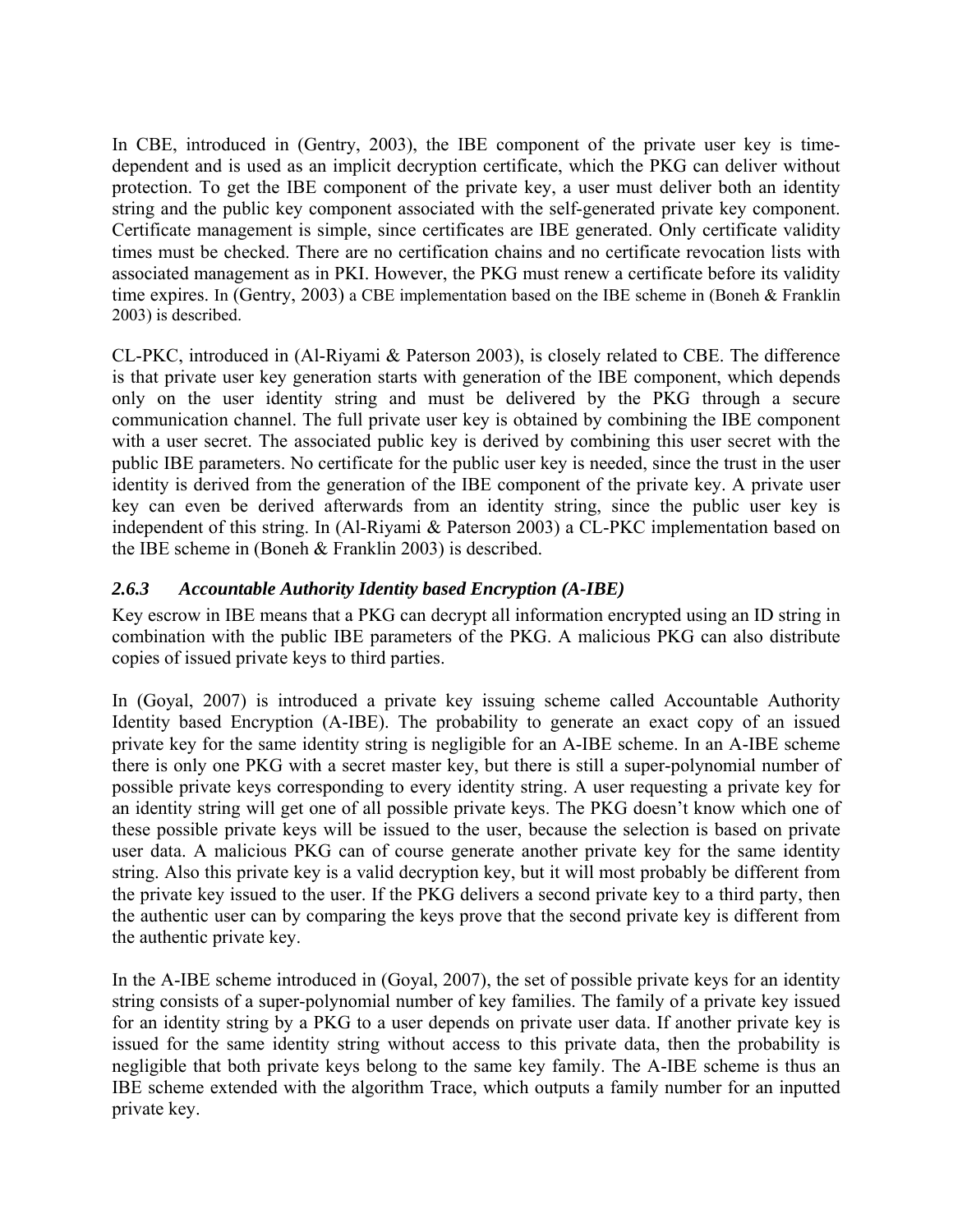Two pairing based A-IBE implementations are in (Goyal, 2007) described and proved to have the required security properties.

## **3. Survey of Implemented and Proposed Security Services**

In this section both commercial and non-commercial IBE based security services are presented.

## **3.1 Secure E-mail**

Voltage SecureMail was the first commercial IBE providing e-mail signing and encryption (Voltage, 2007). Figure 1 illustrates how a user (Alice) can send IBE encrypted e-mail to another user (Bob). Bob is assumed to receive his first encrypted e-mail. In step 1, Alice encrypts the email message using Bob's e-mail address, "bob@b.com", as the public key. When Bob receives the encrypted e-mail, he contacts and authenticates to the PKG (step 2). In step 3, after successful authentication, the PKG sends to Bob his private key needed in the e-mail message decryption.



**Figure 1:** Sending secure mail using IBE**.** 

## **3.2 Smartcard and Smart Phone Implementations**

Smartcards can be used for secure private key storage and are currently common in traditional PKI environments. Gemplus has developed a prototype smart card performing IBE based encryption/decryption. This smartcard called Smart IBE, implements the whole Boneh-Franklin protocol. The entire pairing computation is performed on the smartcard. With Smart IBE, a user can e.g. send an encrypted SMS message using the recipients phone number as public key. (Gemplus, 2005)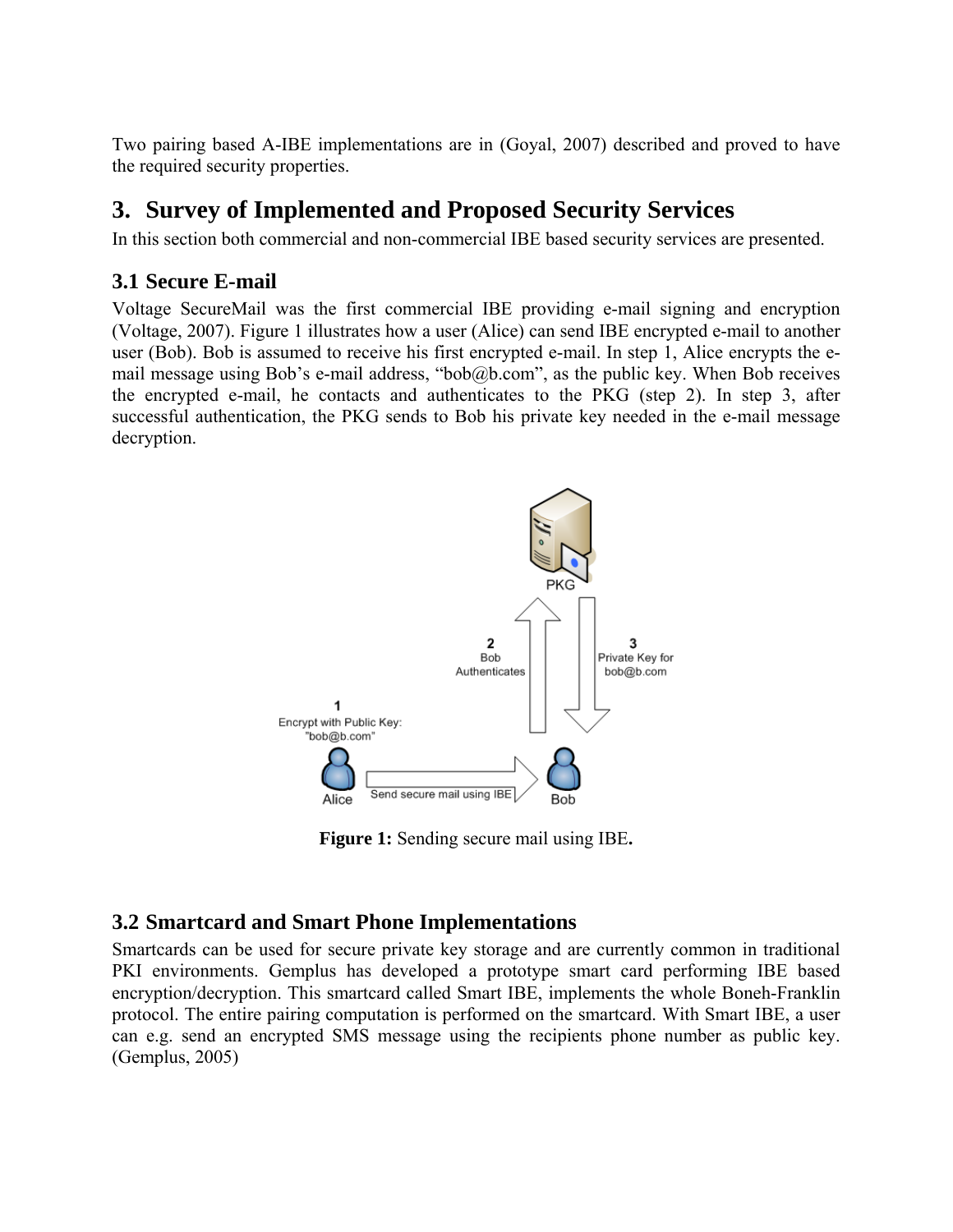NoreTech (NoreTech, 2004) has developed prototype implementations for Symbian OS and Microsoft Smartphone OS based mobile phones (McCullagh, 2005). The prototype implementations include toolkits and e-mail solutions based on recent IBE techniques.

## **3.3 Authentication and Key Agreement for Mobility Protocols**

#### *3.3.1 Mobile IPv4*

In (Lee et. al., 2003) a Mobile IP authentication protocol using IBE is proposed. In Mobile IP, a Mobile Node (MN) located in a foreign network often needs to use resources provided by the foreign domain. An Authentication Authorization and Accounting (AAA) infrastructure provided by protocols such as RADIUS or Diameter is commonly used to verify the user's credentials and for billing. The entities in this IBE environment are the MN, the HA, and the AAA server in the MN's home network (AAAH). All nodes involved in the Mobile IP and AAA environment must be able to calculate IBE operations. AAAH is a PKG for the MNs. Network Access Identifiers (NAI) are used as IDs. Hence, the HA and the MN has private keys corresponding to their NAIs.

The MN and its HA performs mutual authentication through the FA and the AAAH. The authentication exchange is shown in Figure 2 where:

- ID = Identity. In this proposal NAI is used as ID
- $S_{ID}$  = Private key corresponding to ID
- aaah $\omega$  = NAI of AAAH
- ha $\omega$  = NAI of HA
- $mn(\hat{a}) = NAI$  of MN
- $M = Message$
- $\langle \langle M \rangle > S_{\text{ID}} = S_{\text{I}}$  Signature of M with private key  $S_{\text{ID}}$
- ${M\setminus ID}$  = Encryption of M with ID.

### *3.3.2 Mobile IPv6*

In Mobile IPv6 (Johnson et al. 2004), mutual authentication between a mobile node and its home agent is obligatory and normally uses IPSec (Internet Protocol Security). IKE (Internet Key Exchange) (Kaufman, 2005) is currently the only key agreement protocol in IPSec. Authentication in IKE is presently based on shared secrets, X.509 certificates, or EAP (Extensible Authentication Protocol) but could be modified to use IBE instead of certificates.

The Return Routability (RR) procedure is the standardised solution for securing communication between a mobile node and a correspondent node. This solution is however lightweight and vulnerable. To the RR procedure based on PKI have therefore been proposed alternatives (Vogt & Arkko 2007; Dupont & Combes 2007; Bao et al. 2007), which could be modified to use IBE instead of certificates.

### *3.3.3 SIP*

An extension, providing identity-based authentication and key agreement, for the Session Initiation Protocol (SIP) is proposed in (Ring et. al. 2006). SIP Secure (SIPS) is a HTTP Secure (HTTPS) like protocol providing end to end security and certificate-based user authentication in SIP. In the proposal, a strong IBE based user authentication mechanism is presented which can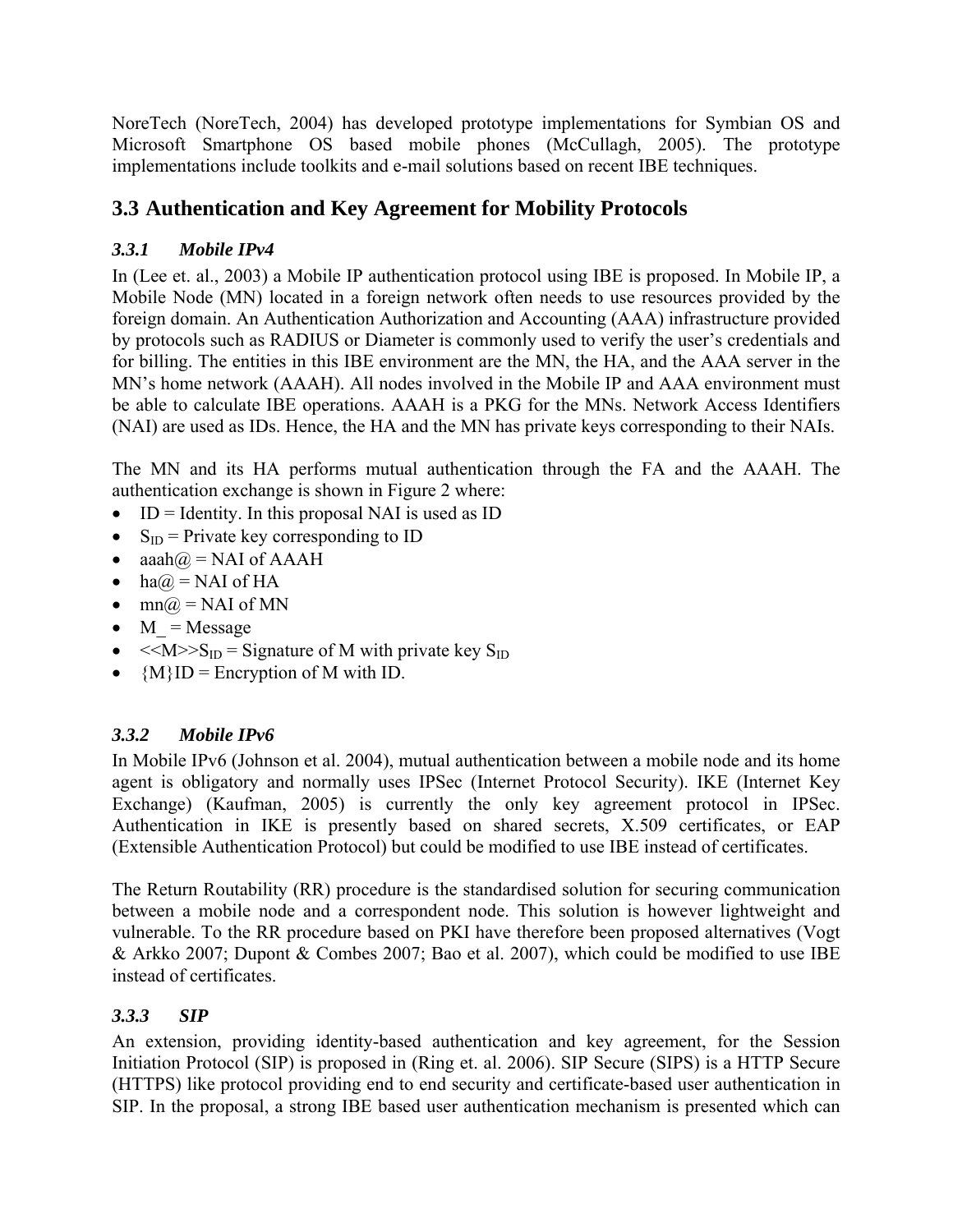be implemented without changing the HTTP authentication semantics. A user's SIP identity,  $user(\hat{\omega})$  domain, is used as public key.



**Figure 2:** Proposed mutual Mobile IP authentication scheme based on IBE.

## **3.4 Health Care Information Systems**

In (Mont et al. 2003) is presented an innovative IBE based solution to role based secure messaging. Confidential e-mails are encrypted using textual strings as public keys. These strings describe the disclosure policies (terms and conditions) under which the content of an e-mail can be disclosed, specifically a list of roles. A user can for example send a confidential e-mail to any consultant by using "Consultant" as a public key. The solution has been fully implemented and is currently used in a trial environment (a European health service organization) with Microsoft Outlook 2000 and an IBE Add-in as e-mail client. A web based HTTPS protected Trust Authority (TA) Service generates private user keys. A protected Microsoft SQL Server database contains up-to-date role lists and associations of people's identities to their current roles..

## **3.5 Secure Web Services**

Proposals for how IBE may be used to simplify web security services are presented in (Crampton et al. 2007). Various ways of using IBE in public key distribution, access control, and securing XML (Extensible Markup Language) messages are discussed. A suite of key management services for the deployment of IBE in web services, called ID-XKMS (Identity – XML Key Management Specification), is also proposed.

## **3.6 Grid Security**

In (Wei Lim, 2006) is proposed

• a fully identity-based key infrastructure for a grid, IKIG (Identity based Key Infrastructure for Grid),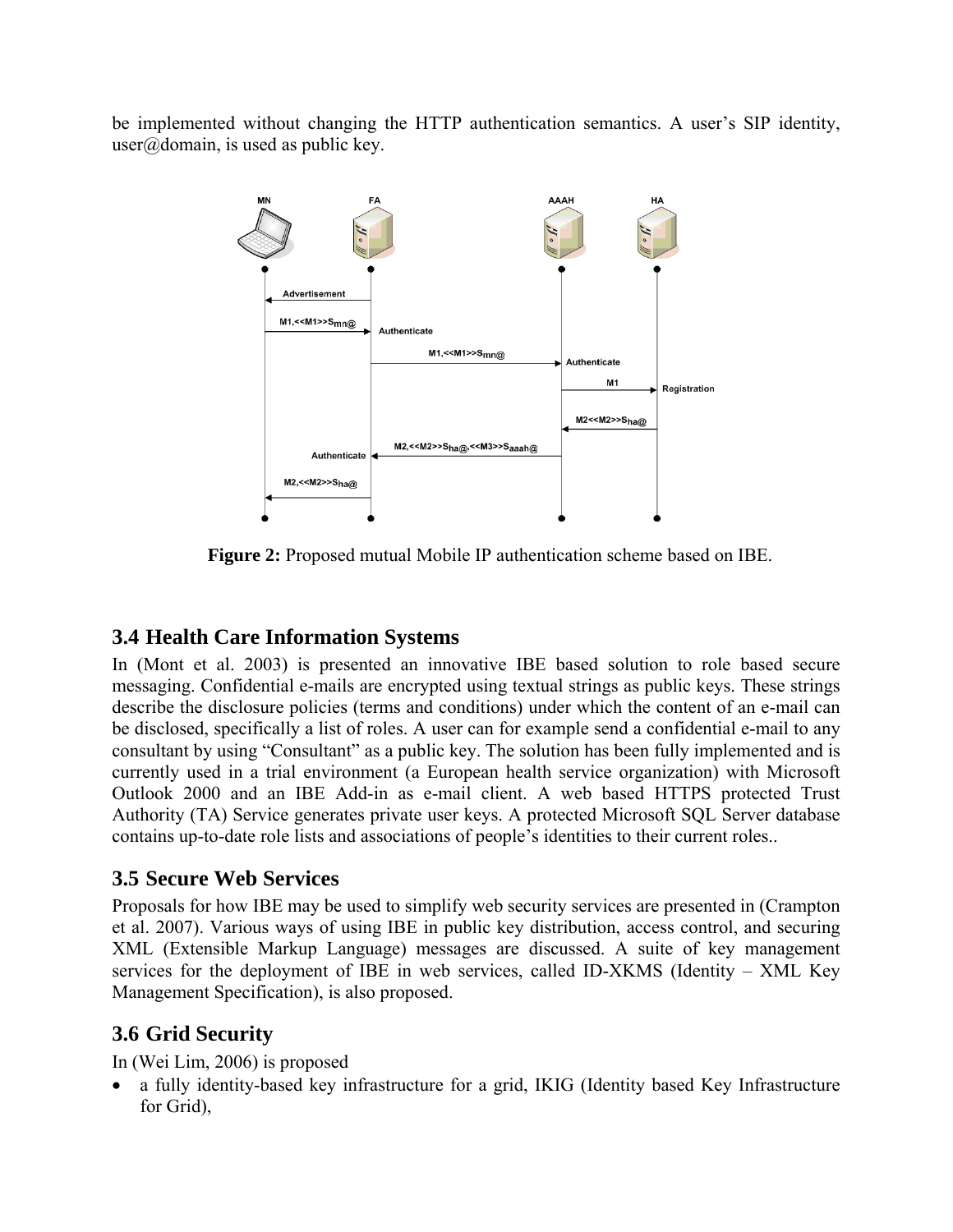- an alternative identity based approach, DKIG (Dynamic Key Infrastructure for Grid)
- a new password based protocol using IBE keys.

The idea of IKIG is to replace the current security services provided by GSI (Grid Security Infrastructure) in the Globus Toolkit (Globus, 2007) with some selected properties of Hierarchical Identity-Based Cryptography (HIBC). GSI is based on a PKI with X.509 certificates. DKIG is intended to solve the key escrow problem by combining IBE and the current PKI approach. Each user publishes a fixed parameter with a standard X.509 certificate. Even though X.509 certificates are involved, DKIG is still more lightweight than GSI since the derivation of both long-term and proxy credentials on-the-fly is enabled only for a fixed certificate. The password based protocol is a TLS-like IBE protocol for securing interactions between users and credential storage systems, such as MyProxy (MyProxy, 2007).

## **4. Performance of IBE Schemes**

IBE offers functional advantages over conventional public key methods, but the computational costs or data communication costs are higher.

## **4.1 Pairing based IBE Schemes**

IBE operation performance depends on the required number and the execution times of the following costly operations:

- pairing.
- field exponentiation (integer exponentiation in a finite field)
- point multiplication (integer multiplication of a discrete elliptic curve point in a finite field)

Encryption or decryption requires one pairing and one point multiplication. Encryption also requires one field exponentiation. As a comparison, only one field exponentiation is required in RSA encryption or decryption. However, for equal information security, the field size in RSA is about seven times the group size in IBE. Field exponentiation is therefore significantly more expensive for RSA. Execution time measurements on a 3 GHZ Pentium IV computer are shown in Table 2. To provide the same information security, 1024 bit RSA keys and an IBE group size of about 160 bit are used. IBE encryption/decryption is measured to be more than twice as expensive as RSA encryption.

The execution time of pairing on a 3 GHZ Pentium computer can however be reduced with two decades with a hardware accelerator. In (Beuchat et al. 2007) is described a 150 MHz FPGA based accelerator for  $GF(3^{97})$  with a pairing time of about 30 μs.

### **4.2 IBE Schemes Based on Quadratic Residuosity**

Encryption and decryption is computationally very cheap in comparison with both pairing and RSA, since required operations (hashing, modulo inverses of integers, and calculation of Jacobi symbols) are fast. However, data communication is expensive. Since each encrypted bit must be represented by two 1024 bit integers to achieve 1024 bit RSA security, only about 0.05% of the available bandwidth is utilized.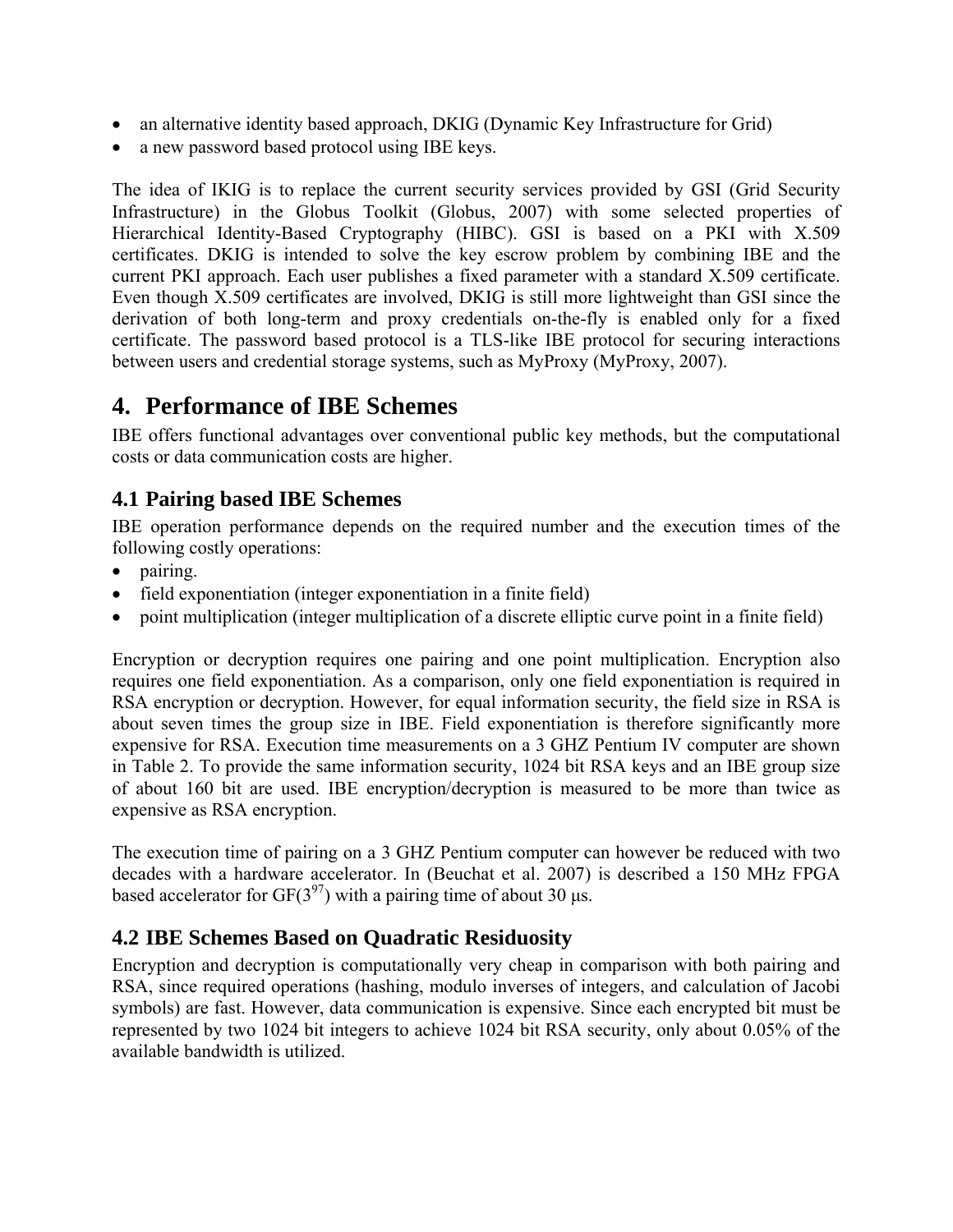|                      | $GF(2^{379})$<br>$nT$ pairing | $GF(p)$ Tate pairing | $GF(p)$ Ate pairing |
|----------------------|-------------------------------|----------------------|---------------------|
| Pairing              | 3.88                          | 2.91                 |                     |
| Point multiplication | .82                           | 3.08                 |                     |
| Field exponentiation | -14                           | 0.54                 | $0.62\,$            |
| RSA decryption       | .92                           |                      |                     |

**Table 2:** Execution times in milliseconds on a 3GHz Pentium IV computer (Scott, 2007).

## **5. Conclusions**

Identity Based Encryption (IBE) is a very important area in cryptology research. The first concrete IBE system based on pairing of discrete points on elliptic curves was proposed in (Boneh & Franklin, 2001). IBE schemes based on quadratic residuosity have also been proposed. The implementation of IBE in security services is still in an early stage, but many proposals have already been presented. IBE software has been developed and is available also as open source software. Commercial security software with security services implemented with IBE is available and IETF standardization of IBE has started.

A key issue in the implementation of security services is private key management. For secure distribution of private keys generated by a PKG over unprotected communication channels, blinding techniques based on the elliptic curve cryptography and pairing operations have been proposed and implemented.

Key escrow in IBE is a consequence of the requirement that all private user keys must be created from the same master key in a PKG. Key escrow can be avoided by a proper use of threshold cryptography when private user keys are issued. However, the required distributed PKG architecture adds significant complexity to an IBE scheme.

The most important advantage of IBE is that management of public key certificates and certificate revocation lists is not needed, since a public user key is an identity string. This is especially an advantage for mobile computing devices with limited bandwidth and limited computational power. However, the computational costs of the actual cryptographic operations are higher in IBE than in traditional public key methods.

## *References*

- Al-Riyami, S. and K. Paterson, K. (2003) Certificateless Public Key Cryptography, In Advances in Cryptology - Asiacrypt'03, LNCS 2894, Springer-Verlag, pp. 452-473.
- Appenzeller, G., Martin, L., and Schertler, M. (2007) Identity-based Encryption Architecture, IETF Internet Draft
- Bao, F., Deng, R., Qiu, Y., and Zhou, J. (2007) Certificate Based Binding Update Protocol (CBU), IETF Internet Draft.
- Beuchat, J.-L., Shirase, M., Takagi, T., and Okamoto, E. (2007) An Algorithm for the *ηT* Pairing Calculation in Characteristic Three and its Hardware Implementation, in Kornerup, P. and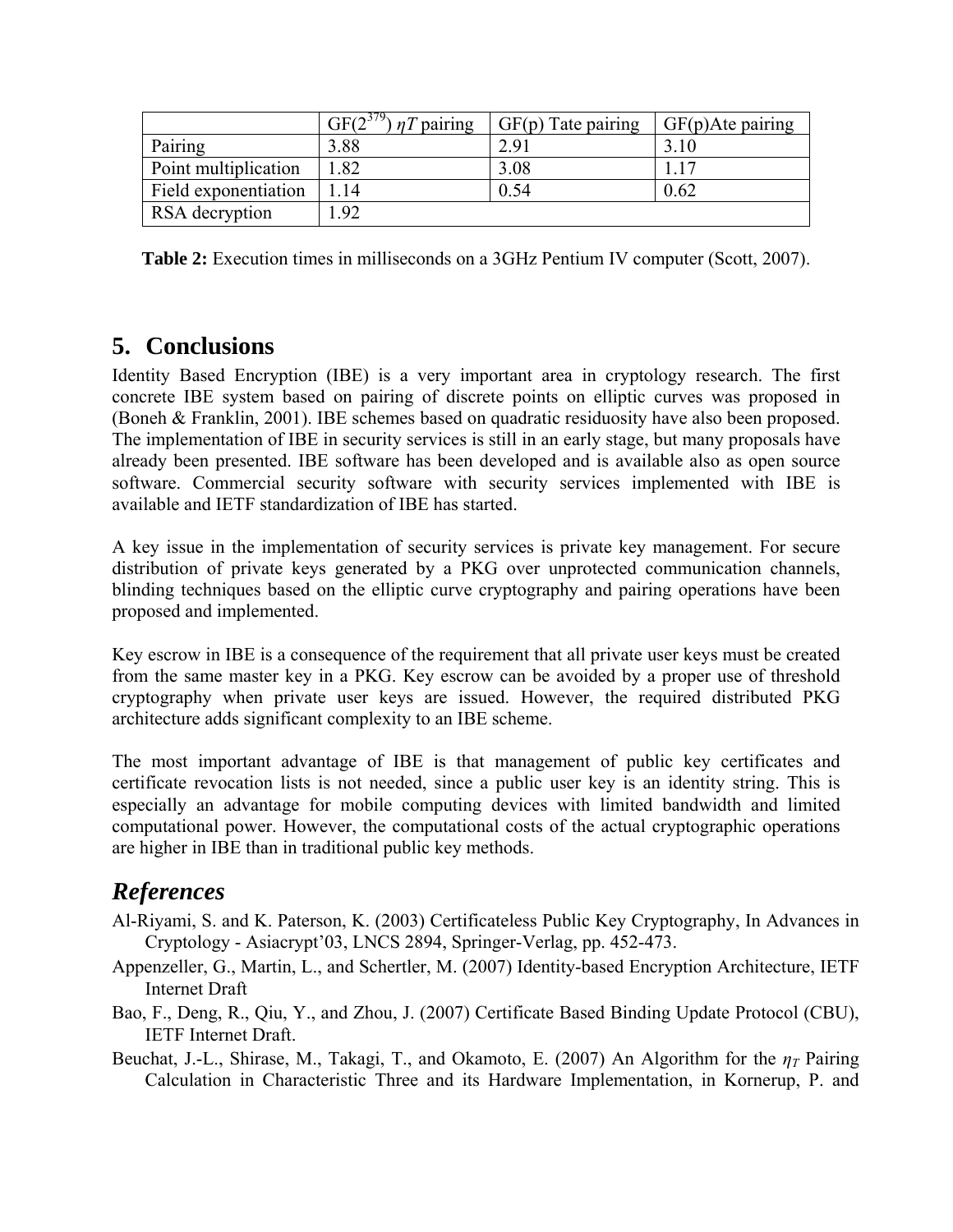Muller, J.-M. (Eds), *Proceedings of the 18th IEEE Symposium on Computer Arithmetic*, 97- 104, IEEE Computer Society.

- Boneh, D. and Boyen, X. (2004) *Efficient Selective-ID Secure Identity Based Encryption Without Random Oracles*. In Advances in Cryptology - Eurocrypt'04, LNCS 3027, Springer-Verlag, pp. 223-238
- Boneh D., Franklin M. (2001). *Identity-Based Encryption from the Weil Pairing*, in Proceedings of Crypto 2001*,* LNCS 2139, Springer-Verlag, pages 213-29
- Boneh D., Franklin M. (2003). *Identity-Based Encryption from the Weil Pairing*, SIAM J. of Computing, Vol. 32, No. 3, pp. 586-615
- Cha, J.C., and Cheon, J.H. (2002) *An Identity-Based Signature from Gap Diffie-Hellman Groups,* in Cryptology ePrint Artchive, Retrieved March 11<sup>th</sup>, 2008, from http://eprint.iacr.org/2002/018
- Cocks, C. (2001) *An Identity based Encryption Scheme based on Quadratic Residues.* Eight IMA International Conference on Cryptography and Coding, Dec. 2001, Royal Agricultural College, Cirencester, UK
- Crampton, J., Wei Lim, H., and Paterson, K. G. (2007) What can identity-based cryptography offer to web services? in Proceedings of the 2007 ACM workshop on Secure web services. Fairfax, Virginia, USA. PP. 26 - 36
- Dupont, F. and Combes, J. –M. (2007) Using IPSec between Mobile and Correspondent IPv6 Nodes, IETF Internet Draft
- Galbraith, S. D., Harrison, K., and Soldera, D. (2002). *Implementing the Tate pairing*, HP Labs Technical Reports HPL-2002-23, Retrieved March  $11^{th}$ , 2008, from http://www.hpl.hp.com/techreports/2002/HPL-2002-23.pdf
- Galindo D. (2005) *Boneh-Franklin Identity Based Encryption Revisited*. In Automata, Languages and Programming, LNCS 3580, Springer-Verlag, pp. 791-802.
- Gemmell, P. (1997). *An Introduction to Threshold Cryptography,* in CryptoBytes, a technical newsletter of RSA Laboratories, Vol. 2, No. 7, Retrieved March  $11<sup>th</sup>$ , 2008, from ftp://ftp.rsasecurity.com/pub/cryptobytes/crypto2n3.pdf
- Gemplus. (2005). Gemplus develops the world's first Identity-Based Encryption for smart cards.<br>Gemplus press release, Retrieved March  $11^{th}$ , 2008, from Gemplus press release, Retrieved March  $11^{th}$ , 2008, from http://www.gemalto.com/press/index.html
- Gentry, C. (2003) *Certificate-Based Encryption and the Certificate Revocation Problem*, In Advances in Cryptology- Eurocrypt'03, LNCS 547, Springer-Verlag, pp.272-293
- Gentry, C. (2006) *Practical identity-based encryption without random oracles*, in Advances in Cryptology – Eurocrypt'06, LNCS 4004, Springer-Verlag, pp. 445-464
- Gentry, C. and Silverberg, A. (2002) *Hierarchical ID-based Cryptography*, in Advances in Cryptology – ASIACRRYPT'02, LNCS 2501, Springer-Verlag, pp. 548-566
- Girault, M. (1991) *Self-certified public keys,* in EUROCRYPT 1991, LNCS 547*,* Springer-Verlag, pp. 490-497
- Globus Toolkit Homepage (2007) Retrieved March 11<sup>th</sup>, 2008, from http://www.globus.org/toolkit/

GMP web pages (2007). Retrieved March  $11<sup>th</sup>$ , 2008, from http://gmplib.org/

Goyal, V. (2007) *Reducing Trust in the PKG in Identity Based Cryptosystems*, in Advances in Cryptology - CRYPTO 2007, LNCS 547*,* Springer-Verlag, pp. 490-497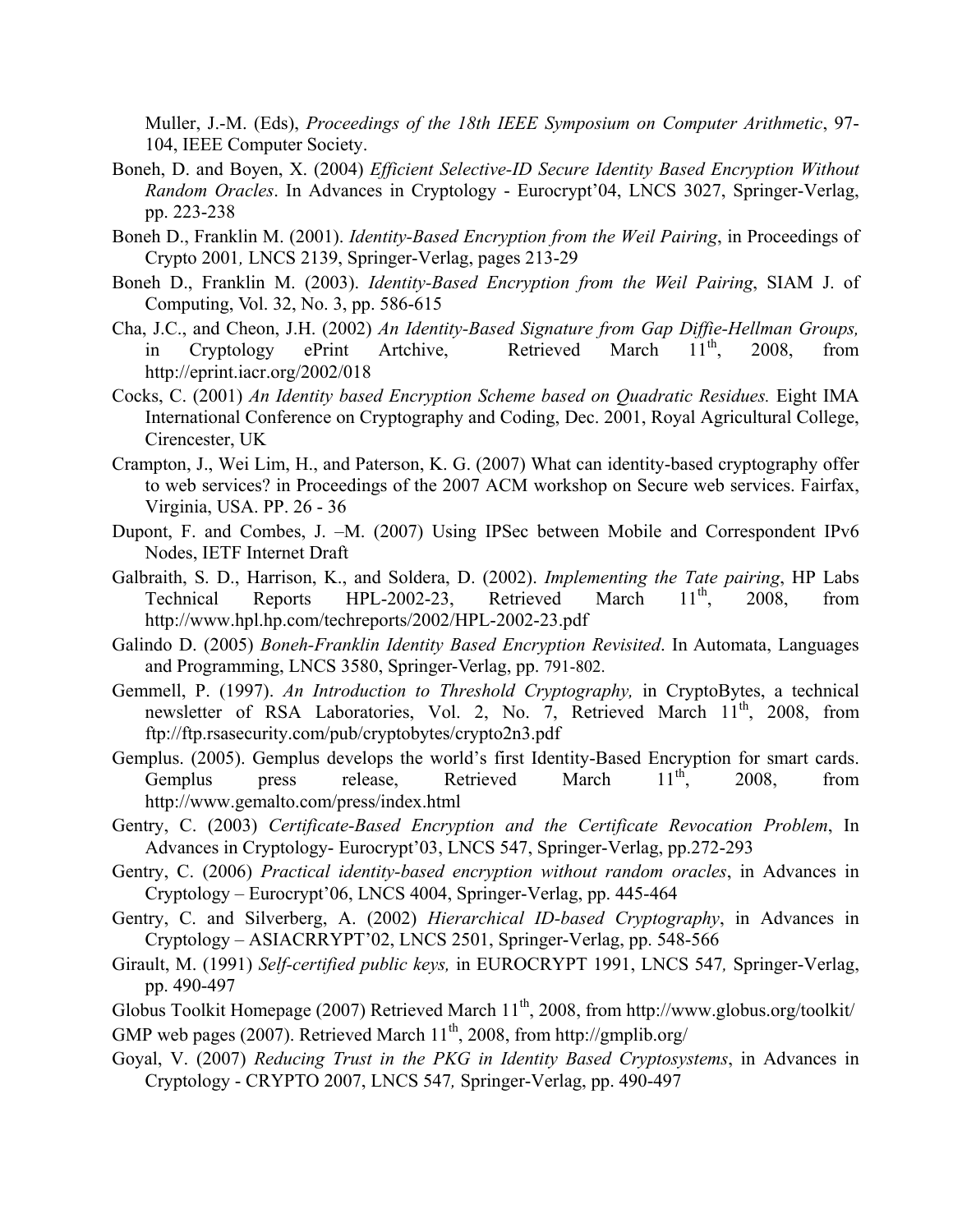- Hess, F. (2003) *Efficient Identity Based Signature Schemes Based on Pairings*, in Selected Areas in Cryptography-SAC'02, LNCS 2595, Springer-Verlag, 310-324
- Hess, F., Smart, N., and Vercauteren, F. (2006). The Eta Pairing Revisited. *IEEE Transactions on Information Theory*, 52(10), pp. 4595–4602. October 2006
- IBE Secure Email (2007) Stanford University, Retrieved March 11<sup>th</sup>, 2008, from http://crypto.stanford.edu/ibe/
- *Identity Based Encryption JCE Provider*. (2007). National University of Ireland, Retrieved March 11th, 2008 from http://www.crypto.cs.nuim.ie/software/eyebee/
- Johnson, D., Perkins, C., and Arkko, J. (2004) Mobility Support in IPv6, RFC 3775
- Kaufman, C. (2005) Internet Key Exchange (IKEv2) Protocol, RFC 4306
- Kumar, K.P., Shailaja, G., and Saxena, A (2006). *Secure and Efficient Threshold Key Issuing Protocol for ID-based Cryptosystems,* Cryptology ePrint Archive, Report 2006/245, Retrieved March 11<sup>th</sup>, 2008, from http://eprint.iacr.org/2006/245.pdf
- Lee, B-G., Choi, D.-H., Kim, H-G., Sohn, S.-W., and Park, K-H (2003) Mobile IP and WLAN with AAA Authentication Protocol using Identity-based Cryptography, in Proceedings of the  $10<sup>th</sup>$ International Conference on Telecommunications, ICT'2003, Tahiti, Papeete, French Polynesia, February 23 – March 1, 2003, ISBN 0-7803-7661-7, Volume 1, pp. 597-603
- McCullagh, N. (2005) Securing E-Mail with Identity-Based Encryption, in IT Pro, Volume 7, Issue 3, May 2005, IEEE Educational Activities Department, ISSN: 1520-9202, pp. 64-63
- Menezes, A.J. (1994) *Elliptic Curve Public Key Cryptosystems,* USA: Kluwer Academic Publishers. ISBN: 0-792-39368-6
- Mont, M. C., Bramhall, P, Dalton, C. R., and Harrison K. (2003) A Flexible Role-based Secure Messaging Service Exploiting IBE Technology in a Health Care Trial, White paper, Hewlett Packard, McAfee.
- MyProxy Credential Management Service (2007) Retrieved March 11<sup>th</sup>, 2008, from http://grid.ncsa.uiuc.edu/myproxy/
- NoreTech. (2004) Noretech: Identity Based Encryption. Retrieved March 11<sup>th</sup>, 2008, from http://www.noretech.com/
- Paterson, K. (2002) *Cryptography from Pairings: a snap shot of current research*, Information Security Technical Report, Vol. 7(3), 41-54, 2002
- PBC library (2007) Stanford University, Retrieved March 11<sup>th</sup>, 2008 from http://crypto.stanford.edu/pbc/
- Ring, J., Choo, K-K C, Foo, E., and Looi, M. (2006) A New Authentication Mechanism and key Agreement Protocol for SIP Using Identity-based Cryptography, in Proceedings of AusCERT Asia Pacific Information Technology Security Conference 2006, Gold Coast, Australia
- Sahai A. and Waters B. (2007) *Fuzzy Identity-Based Encryption,* E-print 2004/086, Retrieved March 11<sup>th</sup>, 2008, from http://eprint.iacr.org/2004/086.pdf
- Scott, M. (2007) Implementing Cryptographic Pairings, in Takagi, T., Okamoto, Tat., Okamoto, E., and Okamoto, Tak. (Eds.) *Pairing-Based Cryptography:* Proceedings of First International Conference, Pairing 2007, Tokyo, Japan, July 2-4, 2007**,** 177-196, Springer-Verlag: LNCS. 4575.
- Shamir, A. (1984) *Identity-based cryptosystems and signature schemes,* in Advances in Cryptology - Crypto'84, LNCS 196*,* Springer-Verlag, pp. 47-53